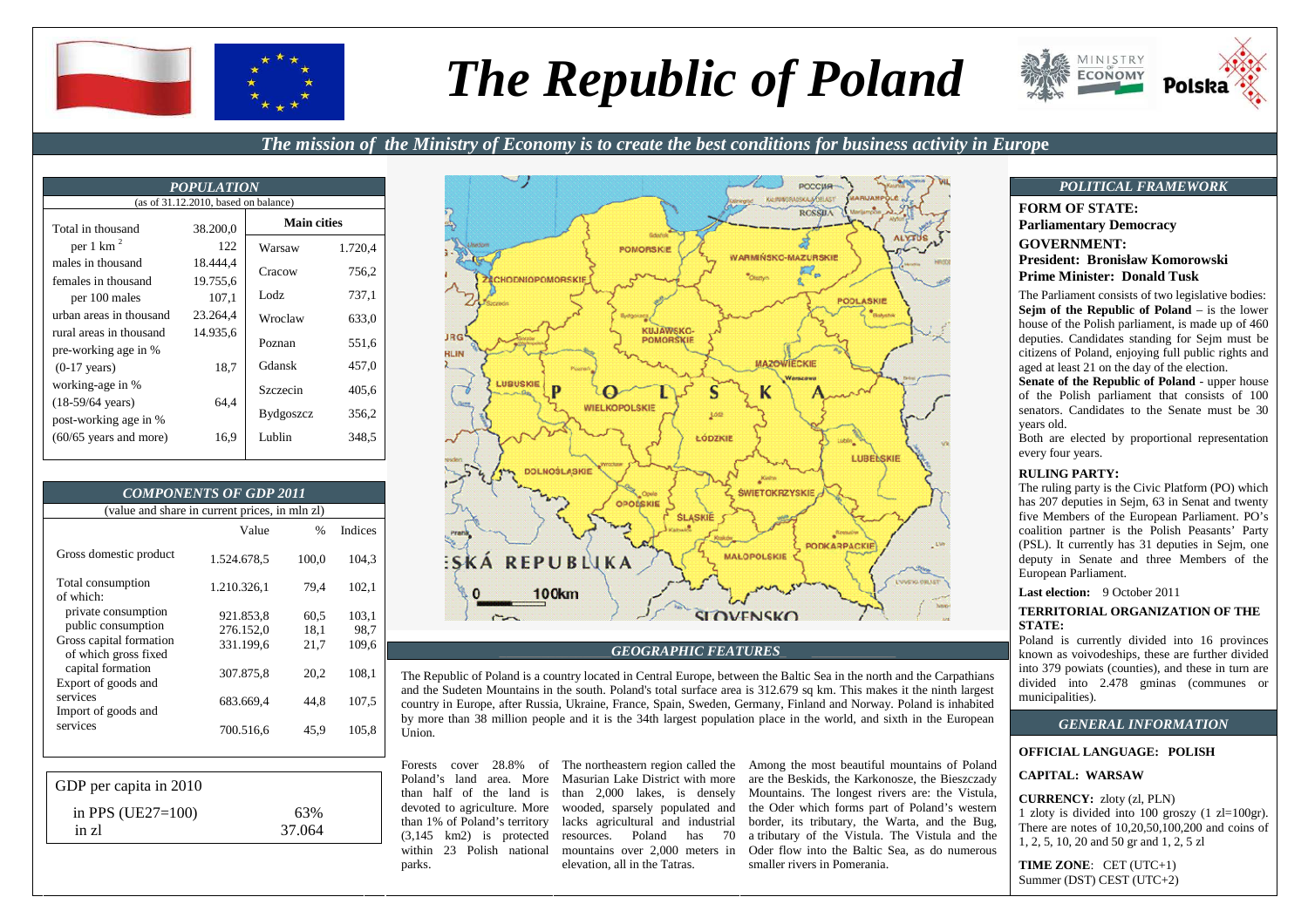| <b>MAIN MACROECONOMIC INDICATORS 2011</b>                                         |                | <b>BALANCE OF PAYMENT</b> (in mln euro) 2011 |                |  |
|-----------------------------------------------------------------------------------|----------------|----------------------------------------------|----------------|--|
| Price index of consumer goods and                                                 | 104,3          | Current account                              | $-15.935$      |  |
| services                                                                          |                | Trade balance                                | $-10.143$      |  |
| Index of sold production of industry                                              | 107,5          | <b>Export revenues</b>                       | 139.175        |  |
| Index of construction and assembly                                                |                | Import expenditure                           | 149.318        |  |
| production<br>Average monthly wages and salaries in<br>the national economy in zl | 112,0<br>3.400 | Services' balance<br>Capital account         | 4.335<br>8.071 |  |
| Average employment in enterprise sector                                           | 5.544          | Financial account                            | 19.719         |  |
| in thousand persons                                                               |                | Direct Polish external investments           | $-3.693$       |  |
| Unemployment rate $(\%)$                                                          | 12,5           | Direct foreign investment in Poland          | 10.244         |  |

#### *GROSS VALUE ADDED BY SELECTED NACE SECTIONS 2011* (value and share in current prices, mln zl)Agriculture, forestry and fishing Industry Mining and quarrying Manufacturing Electricity, gas, steam and air conditioning supply Water supply; sewerage, waste management and remediation activities Construction Trade, repair of motor vehicles Transport and storage Financial and insurance activities Public administration and defence; compulsory Value 48.260 340.974 39.086 241.499 43.114 17.276 105.542 262.581 73.584 57.752  $\frac{0}{6}$ 3,2 22,4 2,6 15,8 2,8 1,1 6,9 17,2 4,8 3,8 Indices 99,7 106,3 103,9 107,5 101,8 106,4 1118 104,6 105,1 94,8

71.381

4,7

103,2

social security

# *CHARACTERISTIC OF THE MAIN SECTORS*

An analysis which shows how the value added is created gives an insight into structural changes taking place in the Polish economy. An increase in the value added in services has been observed. The contribution of agriculture keeps falling. The contribution of industry remains relatively stable.

In 2010, Poland's services sector employed approx. 9.1 million people, i.e. approx. 57% employees of the entire Polish economy.

In the business breakdown structure in the services sector in 2010 was active 76% of total number of enterprises. Out of them, more than 99% were private companies, mostly operating in: trade and repair of motor vehicles, professional, scientific and technical activities and transport and storage. The services sector is dominated by micro-enterprises.

The largest subdivision of the services sector in Poland, in terms of the number of entities, employment and value of exports, is the trade and repair of motor vehicles section.

Among industrial divisions the most important are: manufacture of food products, motor vehicles, trailers and semi trailers, fabricated metal products, chemicals and chemical products.

The important role in the Polish economy plays automotive industry. Despite a still low level of sales of new vehicles on the domestic market, the production of cars intended mainly for export was dynamically developing.

More than half of the land is devoted to agriculture. There are almost two and half million private farms in the country, and Poland is the leading producer in Europe of potatoes and rye and is one of the world's largest producers of sugar beets and triticale.

# *MAIN MACROECONOMIC INDICATORS 2011 BALANCE OF PAYMENT (in mln euro) 2011 ECONOMIC PERFORMANCE*

2010-2011 was the period of gradual recovery of the potential of Polish economy, after slowdown observed in 2009. Taking into account other countries of the European Union, the economic performance of Poland seems to be very sound, making Poland one of the European growth leaders.

In 2011 GDP growth amounted to 4.3%, as an effect of the increase in individual consumption of 3.1% and growth of investment by 8.5%. The main factor of economic growth was the domestic demand. The annually GDP growth was maintained at similar level during consecutive quarters.

In the whole year 2011 sold production of industry went up by 7.5% for complete statistical population, and by 7.7% in entities with more than 9 employees. The biggest increase was observed in manufacturing(by 8.3%).

In the period of I-XII 2011 production in construction rose by 12.0% for complete statistical population, and by 16.3% in entities with more than 9 employees compared to corresponding period of 2010. This was caused by a low base effect, and simultaneously by favorable weather condition at the end of the year, as well as permanent improvement in economic activity in the construction industry.

In the period of January-December 2011 the annual average consumer price index (CPI) amounted to 4.3%. The fastest growth was observed in transport prices (by 7.7%), in which fuels by 13.7%. The costs of the use of housing and energy carriers increased by 6.2%. Simultaneously producer price index surged by 7.6% and construction prices increased by 1.0% (yoy).

In the period of I-XII 2011, the average employment in the enterprise sektor increased by 3.2% compared to the previous year and amounted to 5,544 thous. persons. At the end of December 2011, the number of registered unemployed amounted to 1,983 thous. persons. The unemployment rate in December climbed to the highest level since April 2011 and shaped at 12.5%.

## *BUSINESS ACTIVITY IN POLAND*

Polish law offers various forms of conducting business activity, which enables entrepreneurs to choose between individual conducting of business activity, civil partnership, and other forms - not having legal personality. The most important factors determining the final choice of the form of conducting business activity include requirements concerning initial capital**,** scope of shareholders' liability or formalities prior to commencing business activity.

The principal legal act governing business activity in Poland is the Economic Freedom Act of 2 July 2004. It regulates undertaking, running and closing businesses on the territory of Poland, as well as tasks of the public administration within this regard.

Foreign persons from the EU and European Free Trade Agreement zones belonging to the European Economic Area may undertake and run business on the basis of the same rules applicable to Polish entrepreneurs.

The same rules also apply to foreigners living outside the EEA who:

- •received a permit to settle on the Polish territory
- •a consent for tolerated stay or a status of refugee granted in the Republic of Poland
- •enjoy temporary protection within this territory.

Other foreign persons have the right, unless international agreements state otherwise, to undertake and run business activity only in the following forms:

•limited partnership

•

- •limited joint-stock partnership
- •limited liability company
- joint-stock company.

They have also the right to enter these kind of partnerships or companies and purchase their shares. Furthermore foreign entrepreneurs may run business activity in the form of branch office, and also set up representative offices on the territory.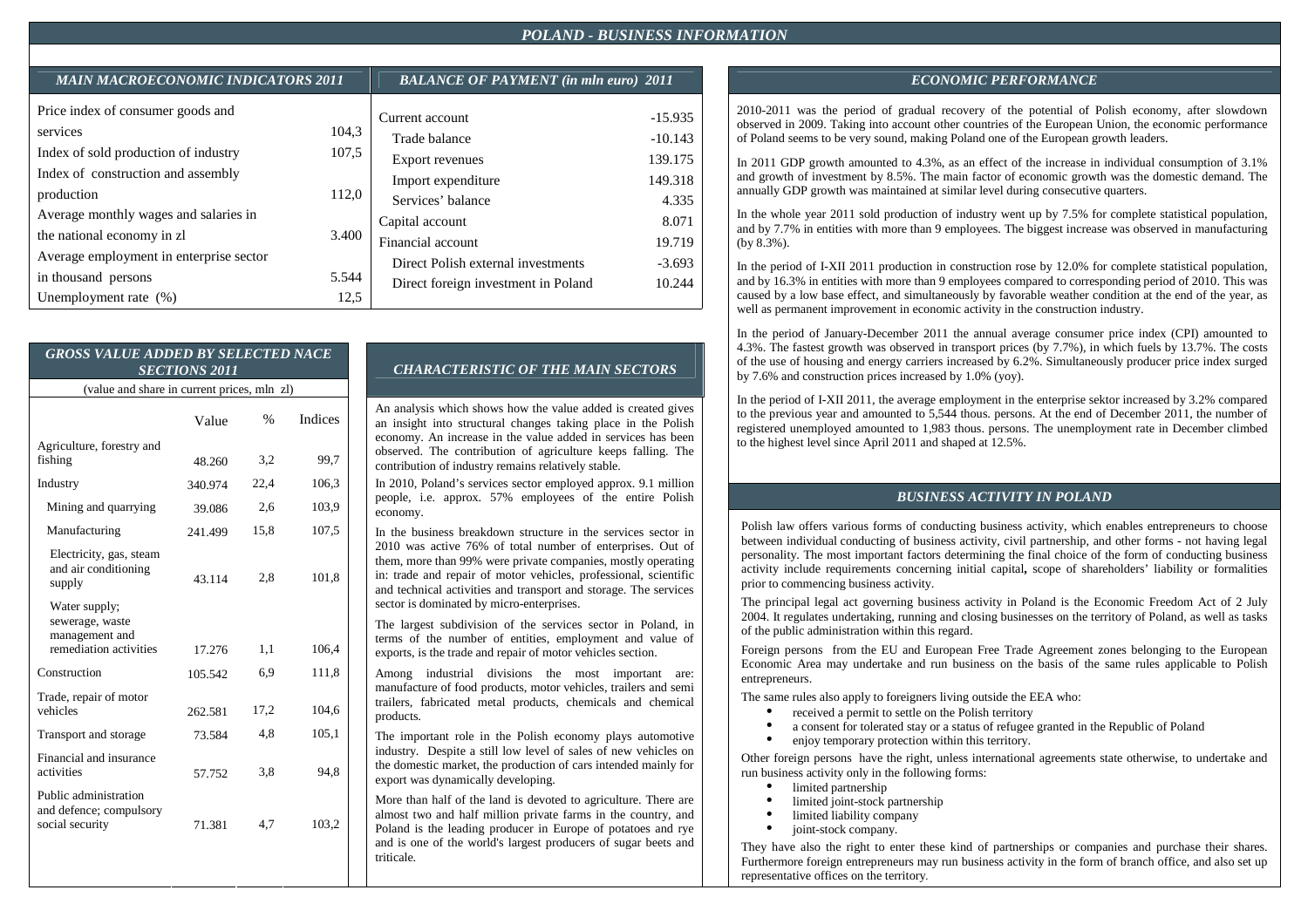# *INTERNATIONAL TRADE*

| <b>BY COUNTRIES*</b>                                                                                                                                                                                                                                                                                                                                                                                                                                                                                                                                                                                                                                                                                                                                                                                                                                                                                                                                                                                                                                                                                                                                                                                                                                                                                                                                                                                                                                                                                                                                                                                                                                                                                                                                                                                                                                                                                                                                                                                                                                                                                                                                                                                                                                                                                                                                                                                                             |                                                                                                                                                                                                                                                                                                                                                                                                                                                             | $BY CN^*$                                                                                                                                   |                                                        |                                          | <b>INVESTMENTS</b>                                                                                                                                                                                                                                                                                                           |                                                                          |
|----------------------------------------------------------------------------------------------------------------------------------------------------------------------------------------------------------------------------------------------------------------------------------------------------------------------------------------------------------------------------------------------------------------------------------------------------------------------------------------------------------------------------------------------------------------------------------------------------------------------------------------------------------------------------------------------------------------------------------------------------------------------------------------------------------------------------------------------------------------------------------------------------------------------------------------------------------------------------------------------------------------------------------------------------------------------------------------------------------------------------------------------------------------------------------------------------------------------------------------------------------------------------------------------------------------------------------------------------------------------------------------------------------------------------------------------------------------------------------------------------------------------------------------------------------------------------------------------------------------------------------------------------------------------------------------------------------------------------------------------------------------------------------------------------------------------------------------------------------------------------------------------------------------------------------------------------------------------------------------------------------------------------------------------------------------------------------------------------------------------------------------------------------------------------------------------------------------------------------------------------------------------------------------------------------------------------------------------------------------------------------------------------------------------------------|-------------------------------------------------------------------------------------------------------------------------------------------------------------------------------------------------------------------------------------------------------------------------------------------------------------------------------------------------------------------------------------------------------------------------------------------------------------|---------------------------------------------------------------------------------------------------------------------------------------------|--------------------------------------------------------|------------------------------------------|------------------------------------------------------------------------------------------------------------------------------------------------------------------------------------------------------------------------------------------------------------------------------------------------------------------------------|--------------------------------------------------------------------------|
| Export 2011 (mln euro)                                                                                                                                                                                                                                                                                                                                                                                                                                                                                                                                                                                                                                                                                                                                                                                                                                                                                                                                                                                                                                                                                                                                                                                                                                                                                                                                                                                                                                                                                                                                                                                                                                                                                                                                                                                                                                                                                                                                                                                                                                                                                                                                                                                                                                                                                                                                                                                                           |                                                                                                                                                                                                                                                                                                                                                                                                                                                             | Export 2011 (mln euro)                                                                                                                      | Value                                                  | Share %                                  | Poland is a perfect place for investments<br>and business expansion. Poland's 38                                                                                                                                                                                                                                             |                                                                          |
| 135.754<br><b>Total</b><br>Germany<br>35.393<br>Rest of the<br>Germany<br>United Kingdom<br>8.717<br><b>World</b><br>26%<br>34%<br>8.416<br>Czech Republic<br>8.325<br>France<br>United<br>Ukraine<br>7.272<br>Kigdom<br>Italy<br>2%                                                                                                                                                                                                                                                                                                                                                                                                                                                                                                                                                                                                                                                                                                                                                                                                                                                                                                                                                                                                                                                                                                                                                                                                                                                                                                                                                                                                                                                                                                                                                                                                                                                                                                                                                                                                                                                                                                                                                                                                                                                                                                                                                                                             | <b>Total</b><br>accessories thereof<br>thereof<br>Electrical machinery and equipment and parts thereof                                                                                                                                                                                                                                                                                                                                                      | Vehicles other than railway or tramway rolling stock, and parts and<br>Nuclear reactors, boilers, machinery and mechanical appliances parts | 135.754<br>17.216<br>16.682<br>15.356                  | 100,0<br>12,6<br>12,2<br>11,3            | million strong consumer market is one of<br>the biggest in Europe. The country's<br>favorable location, in the centre of<br>Europe, where the main communication<br>routs intersect, makes it possible to export<br>goods to all European countries and thus                                                                 |                                                                          |
| 6%<br>Russia<br>6.143<br>5.923<br>Netherlands<br>Hungary<br>Czech<br>3%<br>Sweden<br>3.859<br>Republic<br>talv<br>3.471<br>Hungary<br>6%<br>Sweden<br>5%<br>France<br>Netherlands<br>Russia<br>3%<br>3.381<br>6%<br>Ukraine<br>4%<br>5%<br>Rest of the World<br>44.849                                                                                                                                                                                                                                                                                                                                                                                                                                                                                                                                                                                                                                                                                                                                                                                                                                                                                                                                                                                                                                                                                                                                                                                                                                                                                                                                                                                                                                                                                                                                                                                                                                                                                                                                                                                                                                                                                                                                                                                                                                                                                                                                                           | Furniture beddings, mattresser, lamps<br>substances, mineral waxes<br>Plastics and articles thereof<br>Articles of iron or steel<br>Iron and steel<br>Rubber and articles thereof                                                                                                                                                                                                                                                                           | Mineral fuels, mineral oils and products of their distillation bituminous                                                                   | 7.206<br>6.638<br>5.914<br>4.679<br>3.880<br>3.650     | 5.3<br>4,9<br>4,4<br>3,4<br>2,9<br>2,7   | reach over 500 million consumers.<br>The next advantage of doing business<br>in Poland are well educated employees,<br>such as: economists, engineers, IT<br>specialists or scientists and Poland's<br>sustainable development which is the<br>result of solid economic foundations.<br>In 2010 the inflow of foreign direct |                                                                          |
| Import $2011$ (mln euro)                                                                                                                                                                                                                                                                                                                                                                                                                                                                                                                                                                                                                                                                                                                                                                                                                                                                                                                                                                                                                                                                                                                                                                                                                                                                                                                                                                                                                                                                                                                                                                                                                                                                                                                                                                                                                                                                                                                                                                                                                                                                                                                                                                                                                                                                                                                                                                                                         | Ships, boats and floating structures<br>Other exports                                                                                                                                                                                                                                                                                                                                                                                                       | Import 2011 (mln euro)                                                                                                                      | 3.592<br>50.942                                        | 2.6<br>37,5                              | investments (FDI) to Poland amounted to<br>EUR 6 686 million.<br>The majority of resources came from the                                                                                                                                                                                                                     |                                                                          |
| <b>Total</b><br>150.456<br>Rest of the<br>World<br>33.528<br>Germany<br>Germany<br>33%<br>Russia<br>18.378<br>22%                                                                                                                                                                                                                                                                                                                                                                                                                                                                                                                                                                                                                                                                                                                                                                                                                                                                                                                                                                                                                                                                                                                                                                                                                                                                                                                                                                                                                                                                                                                                                                                                                                                                                                                                                                                                                                                                                                                                                                                                                                                                                                                                                                                                                                                                                                                | <b>Total</b>                                                                                                                                                                                                                                                                                                                                                                                                                                                | Mineral fuels, mineral oils and products of their distillation bituminous                                                                   | 150.456                                                | 100,0                                    | following countries:<br>Country                                                                                                                                                                                                                                                                                              | mln euro                                                                 |
| Republic of<br>China<br>13.245<br>Korea<br>Russia<br>7.929<br>2%<br>Italy<br>12%<br>6.310<br>France<br>Netherlands<br>5.606<br>United States<br>China<br>Czech Republic<br>5.591<br>2%<br>9%<br>United Kingdom<br>3.941<br>taly<br>United<br>France<br><b>United States</b><br>3.425<br>Czech<br>5%<br>Kingdom-<br>Netherlands<br>4%<br>Republic<br>Republic of Korea<br>3.358<br>3%<br>4%<br>4%<br>Rest of the World<br>49.145                                                                                                                                                                                                                                                                                                                                                                                                                                                                                                                                                                                                                                                                                                                                                                                                                                                                                                                                                                                                                                                                                                                                                                                                                                                                                                                                                                                                                                                                                                                                                                                                                                                                                                                                                                                                                                                                                                                                                                                                  | substances, mineral waxes<br>Nuclear reactors, boilers, machinery and mechanical appliances parts<br>thereof<br>Electrical machinery and equipment and parts thereof<br>Vehicles other than railway or tramway rolling stock, and parts and<br>accessories thereof<br>Plastics and articles thereof<br>Iron and steel<br>Optical, photographic, cinematographic, measuring, checking,<br>precision, medical or surgical instruments and apparatus parts and |                                                                                                                                             | 19.188<br>17.969<br>15.027<br>12.126<br>8.634<br>6.111 | 12,7<br>11,9<br>9,9<br>8,1<br>5,7<br>4,1 | Luxembourg<br>Germany<br>Italy<br>Cyprus<br>Switzerland<br><b>United Kingdom</b><br>Sweden<br>Austria<br>Spain<br>Portugal                                                                                                                                                                                                   | 1.945<br>1.627<br>1.020<br>843<br>510<br>396<br>343<br>327<br>252<br>252 |
| * preliminary information                                                                                                                                                                                                                                                                                                                                                                                                                                                                                                                                                                                                                                                                                                                                                                                                                                                                                                                                                                                                                                                                                                                                                                                                                                                                                                                                                                                                                                                                                                                                                                                                                                                                                                                                                                                                                                                                                                                                                                                                                                                                                                                                                                                                                                                                                                                                                                                                        | accessories thereof<br>Pharmaceutical products<br>Articles of iron or steel<br>Other imports                                                                                                                                                                                                                                                                                                                                                                | Paper and paperboard articles of paper pulp, of paper or of paperboard                                                                      | 4.372<br>4.342<br>3.774<br>3.410<br>55.499             | 2,9<br>2,9<br>2,5<br>2.5<br>36.9         | The activities concerning<br>investments in Poland are conducted by<br>different institutions, among others:<br>PAIiIZ and COIE.                                                                                                                                                                                             | foreign                                                                  |
| <b>PAIiIZ</b><br>COIE                                                                                                                                                                                                                                                                                                                                                                                                                                                                                                                                                                                                                                                                                                                                                                                                                                                                                                                                                                                                                                                                                                                                                                                                                                                                                                                                                                                                                                                                                                                                                                                                                                                                                                                                                                                                                                                                                                                                                                                                                                                                                                                                                                                                                                                                                                                                                                                                            |                                                                                                                                                                                                                                                                                                                                                                                                                                                             |                                                                                                                                             |                                                        |                                          |                                                                                                                                                                                                                                                                                                                              |                                                                          |
| The Network of Investors and Exporters' Service Centres (COIE) is a systemic project carried out by the Minister of<br>The Polish Information and Foreign Investment Agency (PAIIIZ) was established in order to help foreign investors to<br>enter Polish market and find the best ways to utilize the best possibilities available on Polish market. PAIIZ provides help<br>Economy. The project aims at increasing the level of internationalization of the Polish companies by facilitating the<br>through all the essential administrative and legal procedures involving project of the companies already active in Poland<br>access of entrepreneurs and their associations to free, high-quality, complex information services that are essential to<br>and companies that plan to start their activity in Poland.<br>planning, organizing and starting exporting and/or investing abroad. Another objective is to increase the level of<br>foreign investment in Poland by facilitating the access of potential foreign investors to information on regulations on<br>Poland offers a vide range of investments in 14 Special Economic Zones (SEZ) on favorable conditions. SEZ consist of<br>starting a business in Poland and support instruments for the development of entrepreneurship including investment<br>different regions, each zone is an administratively separate part of Polish territory.<br>incentives.<br>The entrepreneur can obtain following privileges:<br>The substantive support for COIE will be provided by Trade and Investment Promotion Sections of Embassies and<br>- tax exemption (CIT or PIT),<br>Consulates of the Republic of Poland (WPHI), which possess wide and up-to-date knowledge on entry barriers and<br>exemption from property tax (on the territories of particular gminas),<br>$\overline{\phantom{m}}$<br>business conditions in particular foreign markets.<br>- free assistance in dealing with formalities connected with the investments,<br>- site fully prepared for development by the investor at a competitive price.<br>The systemic project "The Network of Investors and Exporters' Service Centres (COIE)" is co-financed from the<br>Permission to begin trading in SEZ is granted by the management board of each zone which also assist in the investment<br>European Regional Development Fund, Innovative Economy Operational Programme, 2007-2013. |                                                                                                                                                                                                                                                                                                                                                                                                                                                             |                                                                                                                                             |                                                        |                                          |                                                                                                                                                                                                                                                                                                                              |                                                                          |

process. European Regional Development Fund, Innovative Economy Operational Programme, 2007-2013. For more information see: www.coie.gov.pl

For more information see: www.paiz.gov.pl

TARIFFS: Arrival of goods from EU member country is exempted from customs duties, import of goods from third countries is subject to the Common Customs Tariff duties of the EU